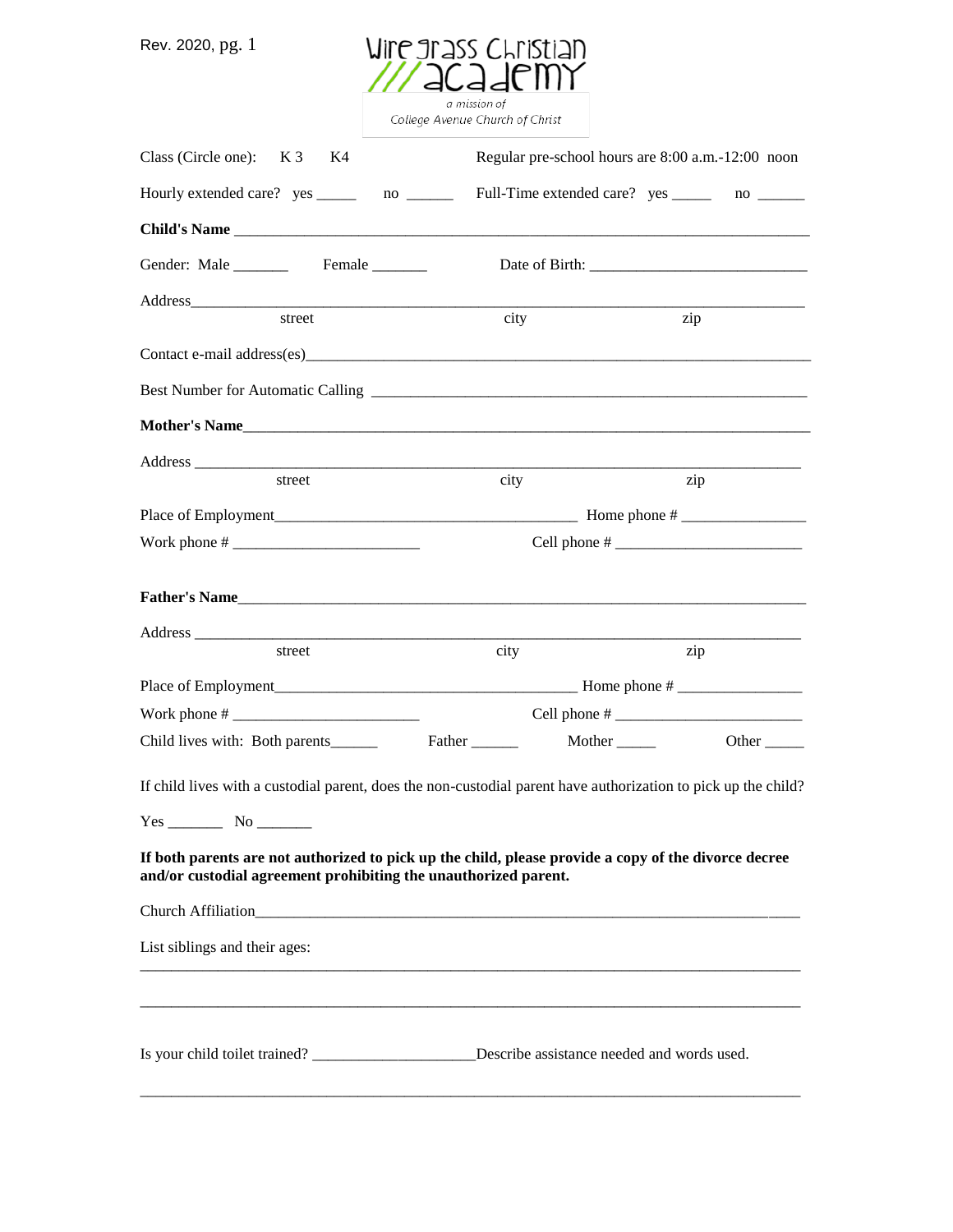| Rev. 2020, pg. 2                                                                                         |
|----------------------------------------------------------------------------------------------------------|
|                                                                                                          |
|                                                                                                          |
| Does your child have any health problems that we should be aware of?                                     |
|                                                                                                          |
|                                                                                                          |
| Do you have any concerns about any aspect of your child's development?                                   |
| Is any language other than English used in the home? If so, please describe.                             |
|                                                                                                          |
| Does your child have frequent colds?<br><u>earaches?</u> examples are throats?                           |
|                                                                                                          |
| Has your child had any serious accidents or operations? ________________If so, please describe.          |
|                                                                                                          |
| Does your child take any regular medication?                                                             |
|                                                                                                          |
| Are there any special medical, physical, or emotional needs that the school or staff should be aware of? |
| How much television does your child generally watch each day?                                            |
|                                                                                                          |
|                                                                                                          |
|                                                                                                          |
|                                                                                                          |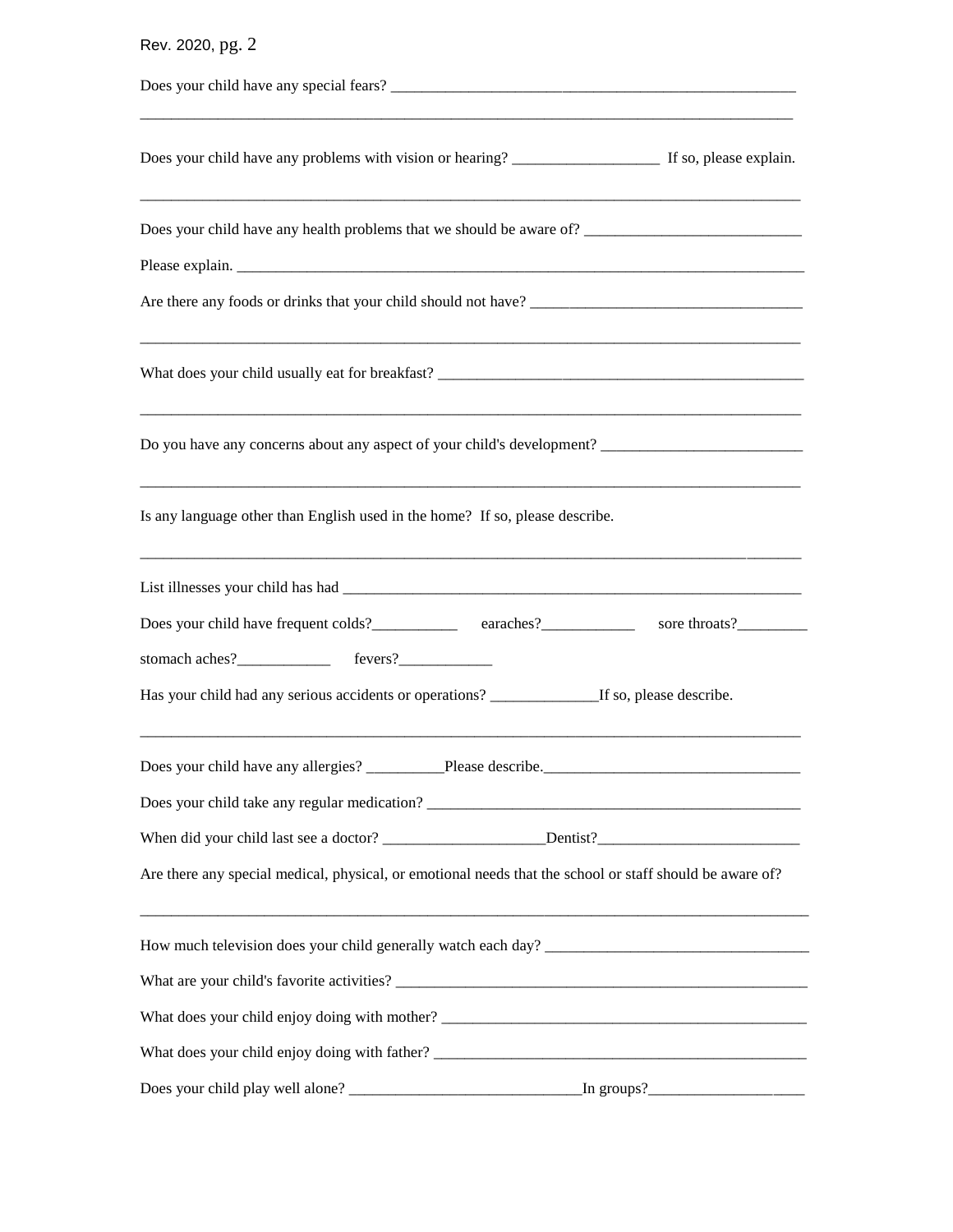## Rev. 2020, pg. 3

|                                                                                                      | Please circle items below that describe your child            |           |             |        |
|------------------------------------------------------------------------------------------------------|---------------------------------------------------------------|-----------|-------------|--------|
| Happy                                                                                                | Aggressive                                                    | Friendly  | Moody       | Clumsy |
| Dependent                                                                                            | Stubborn                                                      | Impulsive | Fearful     | Quiet  |
| Good-natured                                                                                         | Even-tempered                                                 | Attentive | Sympathetic | Shy    |
| Sleepy                                                                                               |                                                               |           |             |        |
| Has your child learned to?                                                                           |                                                               |           |             |        |
|                                                                                                      |                                                               |           |             |        |
|                                                                                                      |                                                               |           |             |        |
|                                                                                                      |                                                               |           |             |        |
|                                                                                                      |                                                               |           |             |        |
|                                                                                                      |                                                               |           |             |        |
|                                                                                                      |                                                               |           |             |        |
|                                                                                                      |                                                               |           |             |        |
|                                                                                                      |                                                               |           |             |        |
|                                                                                                      |                                                               |           |             |        |
|                                                                                                      | Other? (Please note additional significant accomplishments.)_ |           |             |        |
|                                                                                                      |                                                               |           |             |        |
|                                                                                                      |                                                               |           |             |        |
|                                                                                                      |                                                               |           |             |        |
|                                                                                                      |                                                               |           |             |        |
|                                                                                                      |                                                               |           |             |        |
| What do you hope will be included in your child's preschool program? _______________________________ |                                                               |           |             |        |

\_\_\_\_\_\_\_\_\_\_\_\_\_\_\_\_\_\_\_\_\_\_\_\_\_\_\_\_\_\_\_\_\_\_\_\_\_\_\_\_\_\_\_\_\_\_\_\_\_\_\_\_\_\_\_\_\_\_\_\_\_\_\_\_\_\_\_\_\_\_\_\_\_\_\_\_\_\_\_\_\_\_\_\_\_\_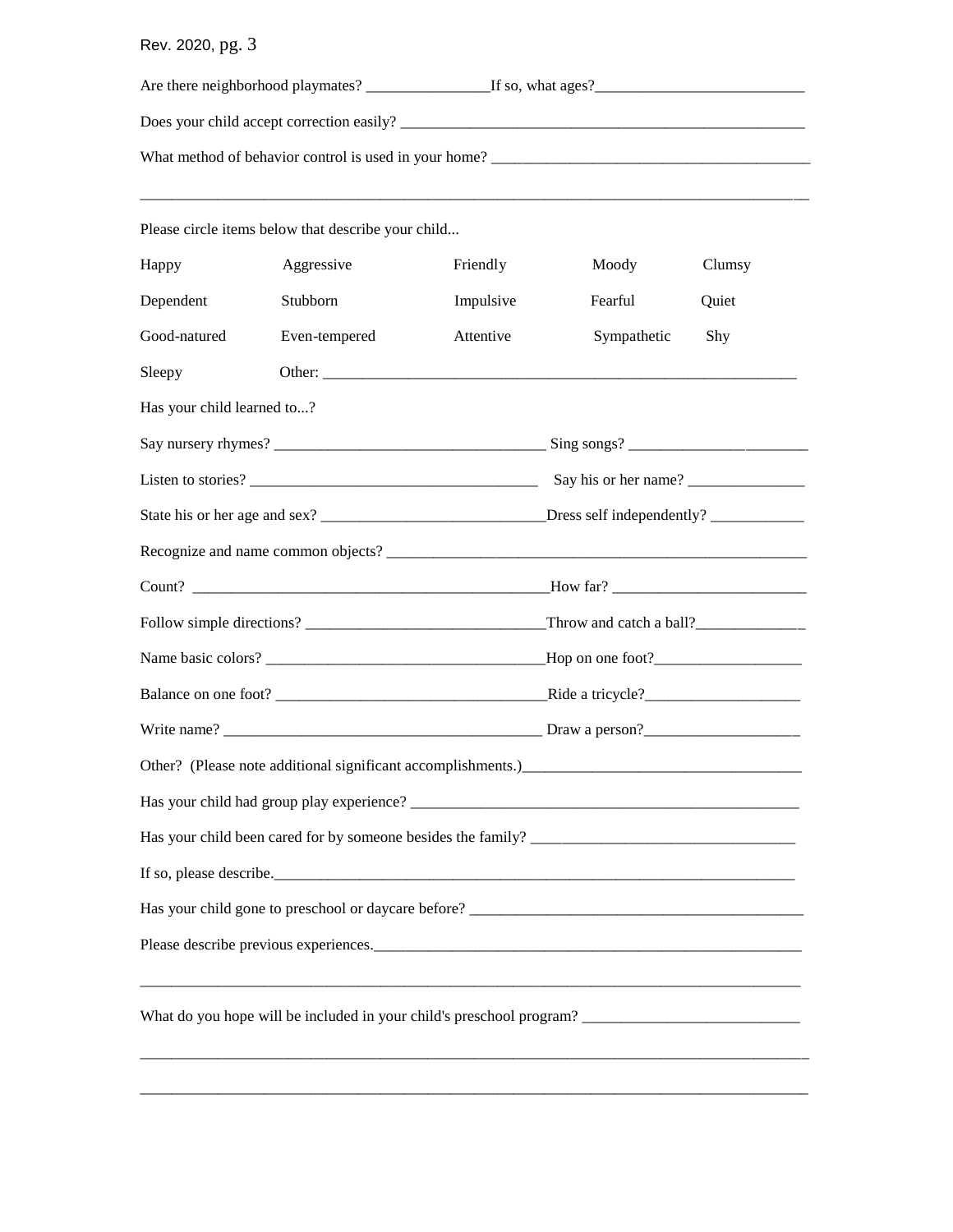## Emergency Information

Persons authorized to pick up your child (include parents):

| Name<br>and the state of the state of the state of the state of the state of the state of the state of the                    | Relationship<br><u>Relationship</u> |
|-------------------------------------------------------------------------------------------------------------------------------|-------------------------------------|
| Name                                                                                                                          |                                     |
| Name<br><u> 1989 - Johann Barbara, martin da basar da basar da basar da basar da basar da basar da basar da basar da basa</u> |                                     |
| Name                                                                                                                          |                                     |

Persons to be notified in case of emergency if parents cannot be reached:

| School may obtain medical assistance if parent or emergency contact is unavailable: Y | N                                                                                                                                                                                |
|---------------------------------------------------------------------------------------|----------------------------------------------------------------------------------------------------------------------------------------------------------------------------------|
| School fliers, Camp Wiregrass info, etc):                                             | School may release contact information to College Avenue Church for outreach purposes (Vacation Bible<br>$\mathbf{Y}$<br>N                                                       |
|                                                                                       |                                                                                                                                                                                  |
| forfeited and the registration fee will not be refunded.                              | I understand that the registration fee is non-refundable, and I agree to pay fees and<br>accounts when due. If book fees are not paid by the end of June, my child's spot may be |
|                                                                                       |                                                                                                                                                                                  |
|                                                                                       |                                                                                                                                                                                  |
| Registration fee receipted<br>Office use:                                             | Permission form signed_________                                                                                                                                                  |
| Certificate of immunization                                                           | Copy of birth certificate____________                                                                                                                                            |
| DHR form __________                                                                   |                                                                                                                                                                                  |
| Book fee                                                                              |                                                                                                                                                                                  |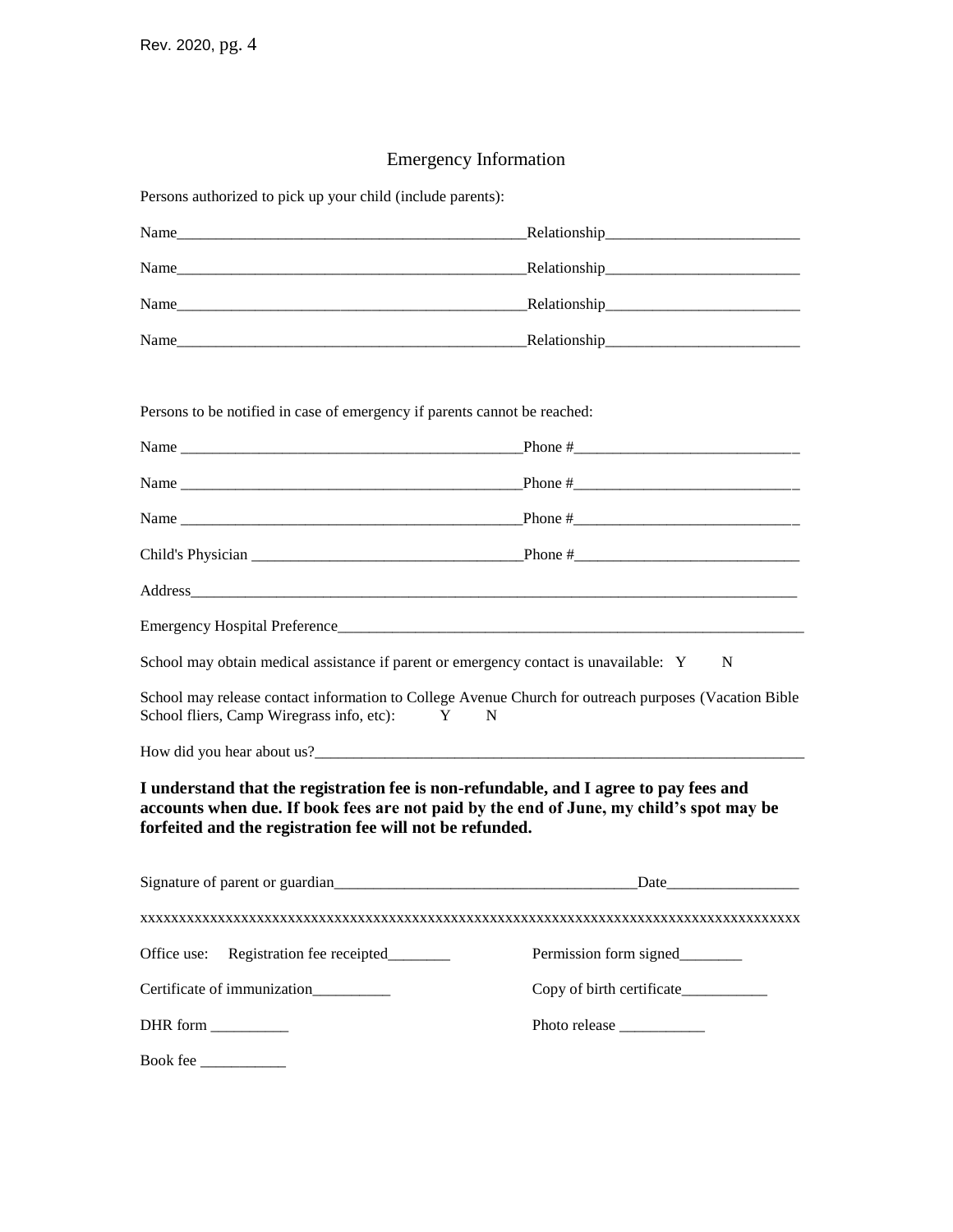

### **PHOTO AND VIDEO RELEASE FORM**

I, \_\_\_\_\_\_\_\_\_\_\_\_\_\_\_\_\_\_\_\_\_\_\_\_\_\_\_\_\_\_\_\_\_\_\_\_\_\_\_\_\_\_\_\_\_\_\_\_\_\_\_, as parent or legal guardian of

Child's Name

#### **(Check One)**

O Grant my permission

\_\_\_\_\_\_\_\_\_\_\_\_\_\_\_\_\_\_\_\_\_\_\_\_\_\_\_\_\_\_\_\_\_\_\_\_\_\_\_\_\_\_\_\_\_\_\_\_\_\_\_\_\_\_\_\_

O Withhold my permission

for Wiregrass Christian Academy to take photographs or record a video of my child during daily and/or special activities of the school**. Such photos may be placed on school bulletin boards, used in the end-of-year slide show, included on the WCA web site and Facebook page, and used in local cable television and newspaper advertisements and articles.**

 $\frac{1}{\sqrt{2}}$  ,  $\frac{1}{\sqrt{2}}$  ,  $\frac{1}{\sqrt{2}}$  ,  $\frac{1}{\sqrt{2}}$  ,  $\frac{1}{\sqrt{2}}$  ,  $\frac{1}{\sqrt{2}}$  ,  $\frac{1}{\sqrt{2}}$  ,  $\frac{1}{\sqrt{2}}$  ,  $\frac{1}{\sqrt{2}}$  ,  $\frac{1}{\sqrt{2}}$  ,  $\frac{1}{\sqrt{2}}$  ,  $\frac{1}{\sqrt{2}}$  ,  $\frac{1}{\sqrt{2}}$  ,  $\frac{1}{\sqrt{2}}$  ,  $\frac{1}{\sqrt{2}}$ 

Signature of Parent or Guardian

\_\_\_\_\_\_\_\_\_\_\_\_\_\_\_\_\_\_\_\_\_\_\_\_\_\_\_\_\_\_\_\_\_\_\_\_\_\_

Date